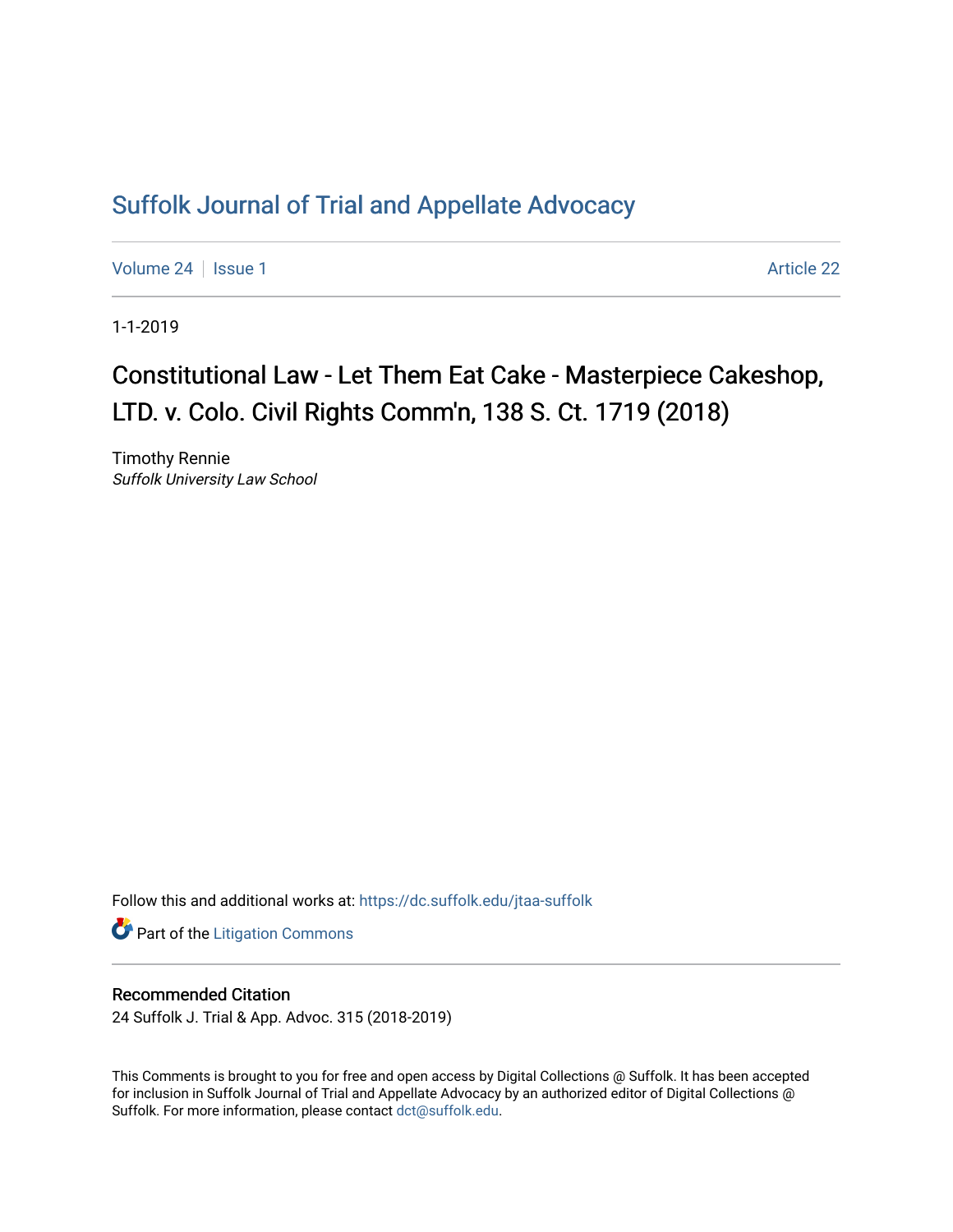## **CONSTITUTIONAL LAW-LET THEM EAT** *CAKE-MASTERPIECE CAKESHOP, LTD. V. COLO. CIVIL RIGHTS COMM'N,* **138 S. CT. 1719 (2018).**

The First Amendment to the United States Constitution protects an individual's free exercise of religion.' The Fourteenth Amendment ensures no state shall deny someone equal protection under the law.<sup>2</sup> Flowing from these fundamental freedoms is an oft-deliberated balance between religious exemptions and antidiscrimination laws in cases involving sexual orientation.<sup>3</sup>In *Masterpiece Cakeshop, Ltd. v. Colorado Civil Rights Commission,'* the United States Supreme Court considered whether the Colorado Civil Rights Commission examined the state's possible religious hostility when adjudicating the case.<sup>5</sup> The Court held that the Colorado Civil Rights Commission did not rule with the religious neutrality required **by** the Constitution.<sup>6</sup>

Masterpiece Cakeshop, a bakery in Lakewood, Colorado, offers a variety of baked goods including custom-designed cakes for events such as weddings and birthdays.' Jack Phillips, an expert baker who has owned and operated the cakeshop for over twenty-four years, is a devout Christian.' Due to Phillips's deeply-held religious beliefs, he claimed that making a wedding cake for a same-sex couple was a violation of his religious principles.<sup>9</sup> Charlie Craig and Dave Mullins, a gay couple, visited

<sup>&</sup>lt;sup>1</sup> *See* U.S. CONST. amend. I ("Congress shall make no law respecting an establishment of religion, or prohibiting the free exercise thereof; or abridging the freedom of speech, or of the press; or the right of the people peaceably to assemble, and to petition the Government for a redress of grievances.").

<sup>2</sup>*See* **U.S. CONST.** amend. XIV, **§** 1 ("No State shall **...** deny to any person within its jurisdiction the equal protection of the laws.").

*See* Douglas NeJaime *&* Reva Siegel, *Religious Exemptions and Antidiscrimination Law in Masterpiece Cakeshop,* **128** YALE **L.J.** 201, **203 (2018)** (describing tension between religious exemptions and antidiscrimination laws in sexual orientation cases).

<sup>4</sup>**138 S.** Ct. **1719,** 1724 **(2018).**

<sup>5</sup>*See id* (introducing main issue in *Masterpiece Cakeshop).* Caution against religious hostility, or the state's bias against a citizen's religious belief, calls for a neutral application of a State's law in a Free Exercise Clause case. *Id.* at **1733-35** (Kagan, *J.,* concurring).

**<sup>6</sup>** *See id.* at 1724 (majority opinion) (setting forth holding).

<sup>&</sup>lt;sup>7</sup> See id. (describing cakeshop's offerings to customers).

*<sup>8</sup>See id.* at 1724 (citation omitted) (introducing cakeshop's owner). In the complaint, Phillips "explained that his 'main goal in life is to be obedient to' Jesus Christ and Christ's 'teachings in all aspects of his life' and **...** seeks to 'honor God through his work at Masterpiece Cakeshop."' *Id.*

<sup>&</sup>lt;sup>9</sup> See id. (describing Phillips's opposition to making wedding cakes for gay couples). In the complaint, Phillips said, "'God's intention for marriage from the beginning of history is that it is and should be the union of one man and one woman."' *Id.*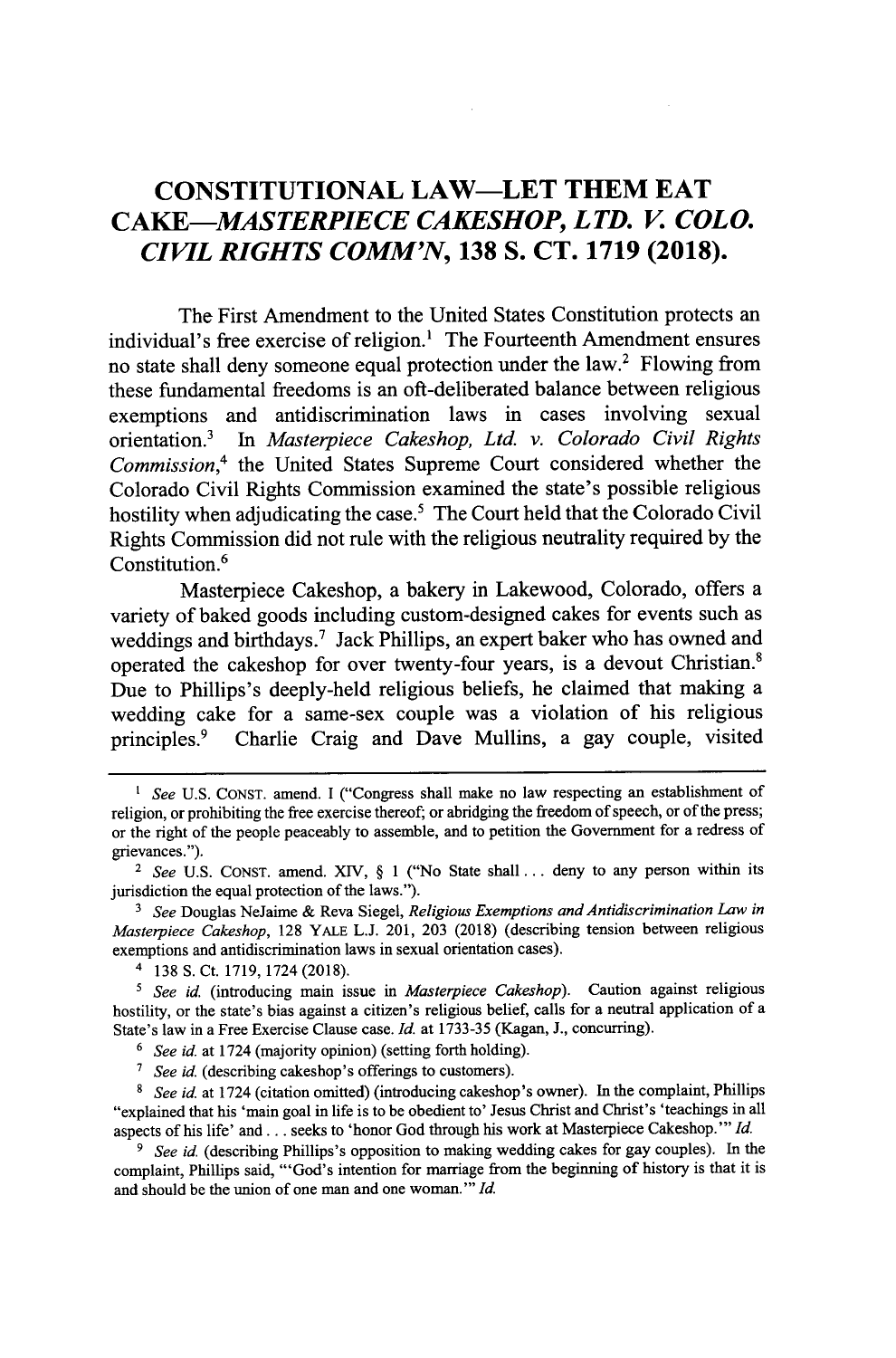Masterpiece Cakeshop in the summer leading up to their wedding hoping to order a cake for their celebration.<sup>10</sup> Phillips explained to the couple that he did not create wedding cakes for same-sex couples because of his religious opposition to same-sex marriage and further because Colorado did not recognize same-sex marriage at the time.<sup>11</sup> In September 2012, shortly after the couple's visit to Masterpiece Cakeshop, Craig and Mullins filed a discrimination complaint against Masterpiece Cakeshop.<sup>12</sup>

The Colorado Anti-Discrimination Act **(CADA)** prohibits discrimination on the basis of sexual orientation and forbids the discriminatory practice of denying "public accommodation" to same-sex couples." The Colorado Civil Rights Commission, an appellate body established **by CADA** to review matters of discrimination, conducted a formal hearing addressing the alleged discrimination of Craig and Mullins by Phillips.<sup>14</sup> At the hearing, Phillips argued that requiring him to make a

*12 See Masterpiece Cakeshop,* **138 S.** Ct. at **1725** (elucidating Craig and Mullins's decision to sue Masterpiece Cakeshop). In the complaint, the couple alleged they were "denied 'full and equal service' at the [cakeshop] because of their sexual orientation and that it was Phillips'[s] 'standard business practice' not to provide cakes for same-sex weddings." *Id.*

*<sup>13</sup>See* COLO. REV. **STAT.** *§* 24-34-601(2)(a) **(2018)** ("It is a discriminatory practice and unlawful for a person, directly or indirectly, to refuse, withhold from, or deny to an individual or a group, because of disability, race, creed, color, sex, sexual orientation, marital status, national origin, or ancestry, the full and equal enjoyment of the goods, services, facilities, privileges, advantages, or accommodations of a place of public accommodation. **.** *.. ").* **CADA** defines "public accommodation" broadly to include "any place of business engaged in any sales to the public and any place offering services **...** to the public," but excludes "a church, synagogue, mosque, or other place that is principally used for religious purposes." *Id.* at *§* 24-34-601(1).

*14 See Masterpiece Cakeshop,* **138 S.** Ct. at **1725** (explaining how *Masterpiece Cakeshop was* initially adjudicated). Complaints arising under **CADA** are addressed, in the first instance, **by** the Colorado Civil Rights Division and then, if probable cause is found, the matter is referred to the Colorado Civil Rights Commission. *Id.* During the Commission's formal public hearings, two commissioners made comments that the Court deemed to "cast doubt on the fairness and impartiality of the Commission's adjudication." *Id.* at **1730.** One commissioner stated that "Phillips can believe 'what he wants to believe,' but cannot act on his religious beliefs 'if he decides to do business in the state."' *Id* at **1729.** Another commissioner stated that using the freedom of religion

<sup>&</sup>lt;sup>10</sup> See Masterpiece Cakeshop, 138 S. Ct. at 1724 (pointing out how Phillips refused to service same-sex couple). At the time of the 2012 encounter, Colorado did not recognize same-sex marriage. *Id.* As such, Craig and Mullins planned to first legally wed in Massachusetts and later hold a celebration with their family and friends in Denver, Colorado. *Id.*

<sup>&</sup>lt;sup>11</sup> See id. (explaining Phillips's reasoning for refusing to make wedding cake). Phillips further explained in his complaint that "'to create a wedding cake for an event that celebrates something that directly goes against the teachings of the Bible, would have been a personal endorsement and participation in the ceremony and relationship [Craig and Mullins] were entering into."' *Id; see also* Kitchen v. Herbert, **755 F.3d 1193, 1199** (10th Cir. 2014) (holding state may not deny marriage license based solely on sex). Following *Kitchen,* county clerks for states within the Tenth Circuit, which includes Colorado, began issuing marriage licenses to same-sex couples. *See* John Aguilar, *Boulder County begins issuing same-sex marriage licenses; AG says no,* DENVER **POST** (June **25,** 2014, 10:14 AM), https://www.denverpost.com/2014/06/25/boulder-county-begins-issuing-samesex-marriage-licenses-ag-says-no/ (describing issuance of marriage licenses to same-sex couples).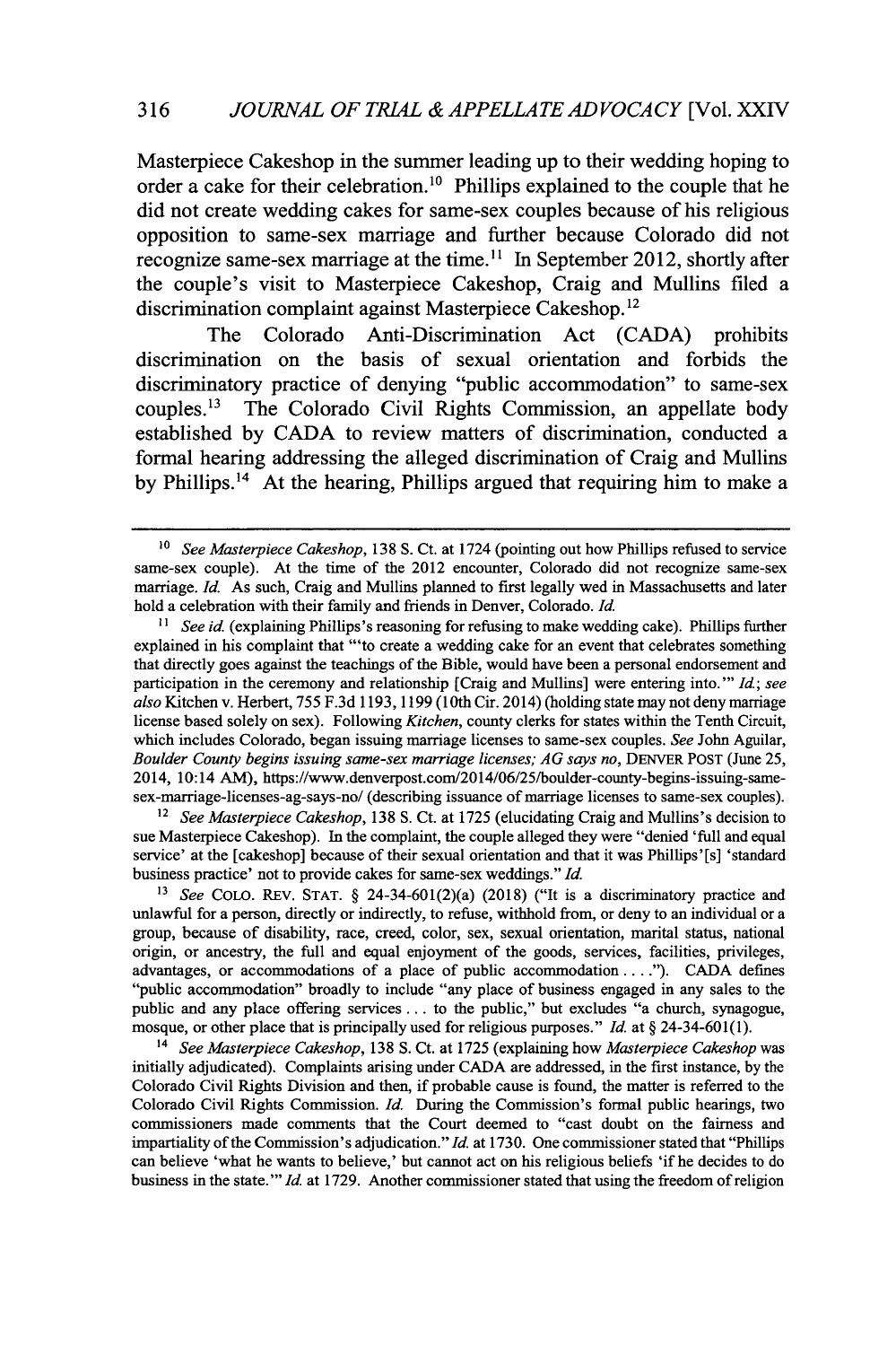cake for a same-sex couple would violate his First Amendment rights to free speech and free exercise of religion.<sup>15</sup> However, the Colorado Civil Rights Commission ordered Phillips to "'cease and desist from discriminating against **...** same-sex couples **by** refusing to sell them wedding cakes or any product [the bakery] would sell to heterosexual couples."<sup>16</sup> Phillips appealed to the Colorado Court of Appeals which affirmed the Commission's decision." After the Colorado Supreme Court declined to hear the case, the Supreme Court of the United States granted certiorari.<sup>18</sup>

The Free Exercise Clause of the First Amendment protects citizens' right to practice their religion free from masked or overt government hostility.<sup>19</sup> With respect to the Constitution's guarantee of free exercise of religion, the government cannot impose burdens that are hostile to a citizen's religious beliefs and cannot act in a manner that presumes the illegitimacy of a citizen's religious beliefs and practices.<sup>20</sup> While it is true that the religious activities of individuals are subject to regulation **by** the states in the exercise of their power to promote the health, safety, and general welfare of

*<sup>15</sup>See id.* at **1726** (explaining Phillips's legal argument).

<sup>17</sup> See id. (recognizing Phillips's appeal). The court reasoned that the "Free Exercise Clause 'does not relieve an individual of the obligation to comply with a valid and neutral law of general applicability' on the ground that following the law would interfere with religious practice or belief." *Id.* at **1727** (citing Mullins v. Masterpiece Cakeshop, Inc., **370 P.3d 272, 289** *(2015)).*

*<sup>8</sup>See id* (announcing Supreme Court's decision to hear *Masterpiece Cakeshop).*

*<sup>19</sup>See* Church of Lukumi Babalu Aye, Inc. v. City of Hialeah, *508* **U.S. 520,** 534 **(1993)** (quoting Gillette v. United States, 401 **U.S.** 437, *452* **(1971))** (citation omitted) (quoting Bowen v. Roy, 476 **U.S. 693, 703 (1986))** (citation omitted) ("Facial neutrality is not determinative. The Free Exercise Clause **...** extends beyond facial discrimination. The Clause 'forbids subtle departures from neutrality,' and 'covert suppression of particular religious beliefs.' Official action that targets religious conduct for distinctive treatment cannot be shielded **by** mere compliance with the requirement of facial neutrality."); *see also* Walz v. Tax Comm'n of N.Y., **397 U.S. 664,696 (1970)** (Harlan, **J.,** concurring) ("The Court must survey meticulously the circumstances of governmental categories to eliminate, as it were, religious gerrymanders.").

*20 See Church of Lukumi Babalu Aye,* **508 U.S.** at 543 ("The principle that government, in pursuit of legitimate interests, cannot in a selective manner impose burdens only on conduct motivated **by** religious belief is essential to the protection of the rights guaranteed **by** the Free Exercise Clause."); *see also* Braunfield v. Brown, **366 U.S. 599, 607 (1961)** ("If the purpose or effect of a law is to impede the observance of one or all religions or is to discriminate invidiously between religions, that law is constitutionally invalid even though the burden may be characterized as being only indirect.").

to justify discrimination like slavery and the Holocaust are some of the "most despicable pieces of rhetoric that people can use." Id. at **1729** (quoting Tr. of Oral Arg. 11-12).

*<sup>16</sup>See id.* (alteration in original) (quoting **App.** to Pet. For Cert. at 58a) (explaining Commission's holding). The Civil Rights Commission did not agree that Phillips's creating a wedding cake for Craig and Mullins would force him to adhere to **"'an** ideological point of view' that would be seen as violating his freedom of speech. *Id* (quoting **App.** to Pet. for Cert. 75a). Furthermore, the Commission upheld the view that **CADA** is a "'valid and neutral law of general applicability"' and in applying it to the present case, the free exercise of religion clause of the First Amendment was not violated. *Id.*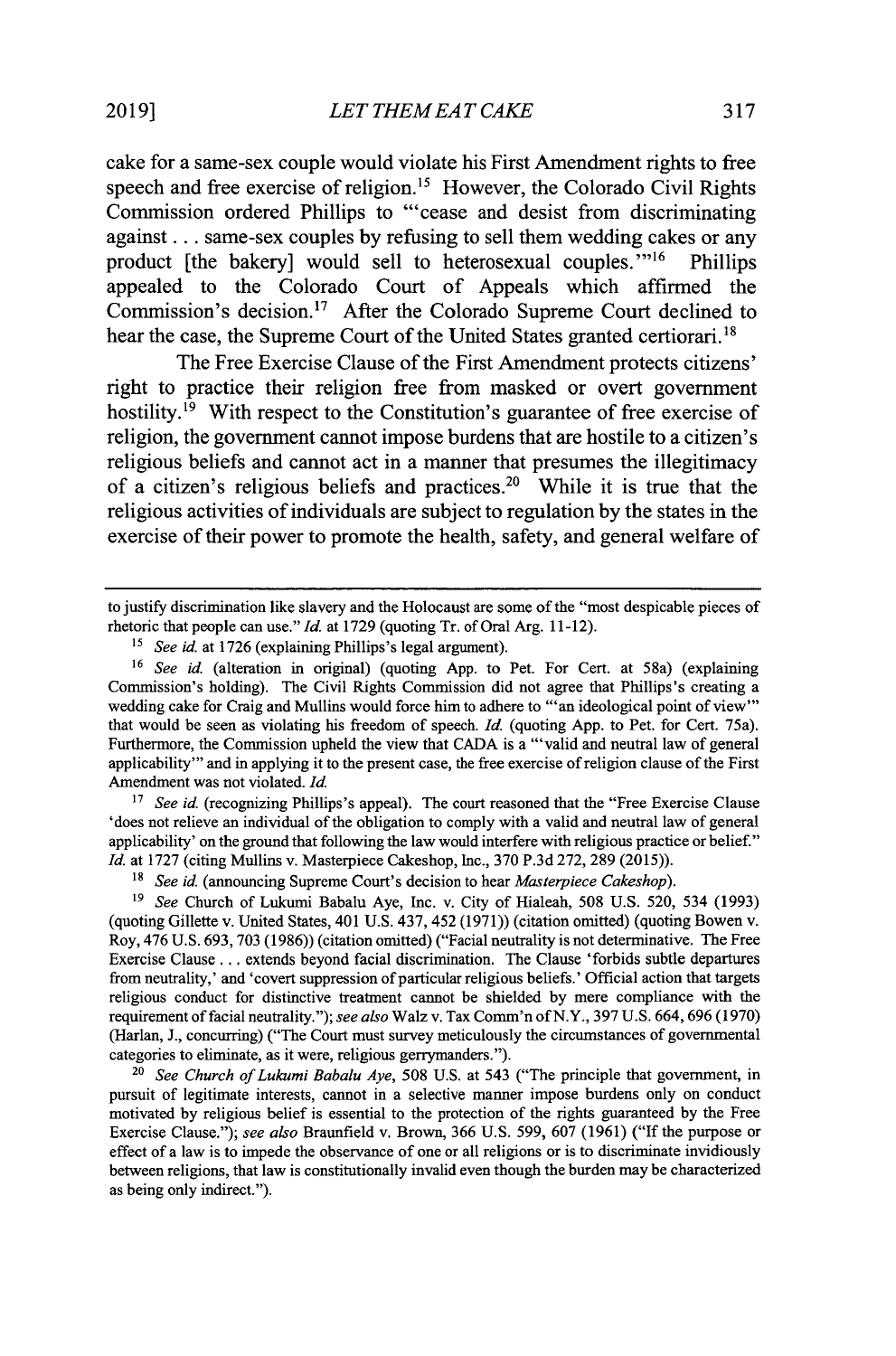their citizens, it is also true that the states cannot deny religiously-grounded conduct protected by the Free Exercise Clause of the First Amendment.<sup>21</sup>

Supreme Court decisions have established that gay persons and couples may not be discriminated against because of their sexual orientation and are considered a protected class of citizens.<sup>22</sup> While people with religious objections to a protected class are accommodated, these objections generally do not allow business owners to deny people equal access to goods and services.<sup>23</sup> Historically, the Supreme Court protects people from discrimination in the name of religious liberty, particularly discrimination of individuals in a protected class. $24$ 

At the time the events leading to this litigation unraveled, Colorado did not recognize the validity of same-sex marriages.<sup>25</sup> In the past, Colorado prohibited discrimination, including discrimination on the basis of sexual orientation, in places of public  $\alpha$  accommodation.<sup>26</sup> Cases concerning

**<sup>23</sup>***See* Hurley v. Irish-Am. Gay, Lesbian and Bisexual **Grp.** of Bos., Inc., **515 U.S. 557, 572 (1995)** ("[Pjrovisions **. . .** are well within the State's usual power to enact when a legislature has reason to believe that a given group is the target of discrimination, and they do not **...** violate the First or Fourteenth Amendments."); Newman v. Piggie Park Enters., Inc., **390 U.S.** 400, 402, n.5 **(1968)** (per curiam) (quoting Newman v. Piggie Park Enters., Inc., **377 F.2d** 433, 438 (4th Cir. **1967)** (Winter, **J.,** concurring)) (asserting defendant's belief that Act "contravenes **...** will of God" and impedes "free exercise of **...** religion" are not grounds for discrimination). In *Hurley,* the focal point of the state's prohibition was to discriminate "against individuals in the provision of publicly available goods, privileges, and services." **515 U.S.** at **572.**

*<sup>24</sup>See Obergefell,* **135 S.** Ct. at **2593** (holding right to marry is fundamental right guaranteed under Due Process and Equal Protection Clauses); *see also* Roe v. Wade, 410 **U.S. 113, 169-71 (1973)** (declaring pro-life religious liberties do not undermine women's equality); Loving v. Virginia, **388 U.S. 1,** 2 **(1967)** (preventing marriage based on race violates Equal Protection and Due Process Clauses); Brown v. Bd. of Educ., 347 **U.S.** 483,486 (1954) (holding racial segregation of public schools deprives minority group of equal protection).

*<sup>25</sup>See* **COLO. CONST.** art. II, *§* **31** (2012) ("Only a union of one man and one woman shall be valid or recognized as a marriage in this state."); *see also Obergefell,* **135 S.** Ct. at **2593** (holding marriages, both heterosexual and same-gender, are guaranteed under Fourteenth Amendment); United States v. Windsor, **570 U.S.** 744, 749 **(2013)** (ruling Defense of Marriage Act is unconstitutional).

*<sup>26</sup>See* **1885** Colo. Sess. Laws **132-33** (guaranteeing equal enjoyment of certain public places for all regardless of race, color, or servitude); *see also* **1895** Colo. Sess. Laws **139** (amending

*<sup>21</sup>See Comm.* for Pub. Educ. and Religious Liberty v. Nyquist, 413 **U.S. 756, 792-93 (1973) ("A** proper respect for both the Free Exercise and the Establishment Clauses compels the State to pursue a course of 'neutrality' toward religion."); *see also* Wisconsin v. Yoder, 406 **U.S. 205,** 220 **(1972)** (holding certain religiously-grounded conduct is beyond state's control, "even under regulations of general applicability.").

*<sup>22</sup>See* Romer v. Evans, **517 U.S. 620, 633 (1996)** ("Central both to the idea of the rule of law and to our own Constitution's guarantee of equal protection is the principle that government and each of its parts remain open on impartial terms to all who seek its assistance."); *see also* Shelley v. Kraemer, 334 **U.S. 1,** 22 (1948) ("Equal protection of the laws is not achieved through indiscriminate imposition of inequalities."); Obergefell v. Hodges, **135 S.** Ct. 2584,2604-05 **(2015)** ("[U]nder the Due Process and Equal Protection Clauses of the Fourteenth Amendment couples of the same-sex may not be deprived of [the fundamental right to marry].").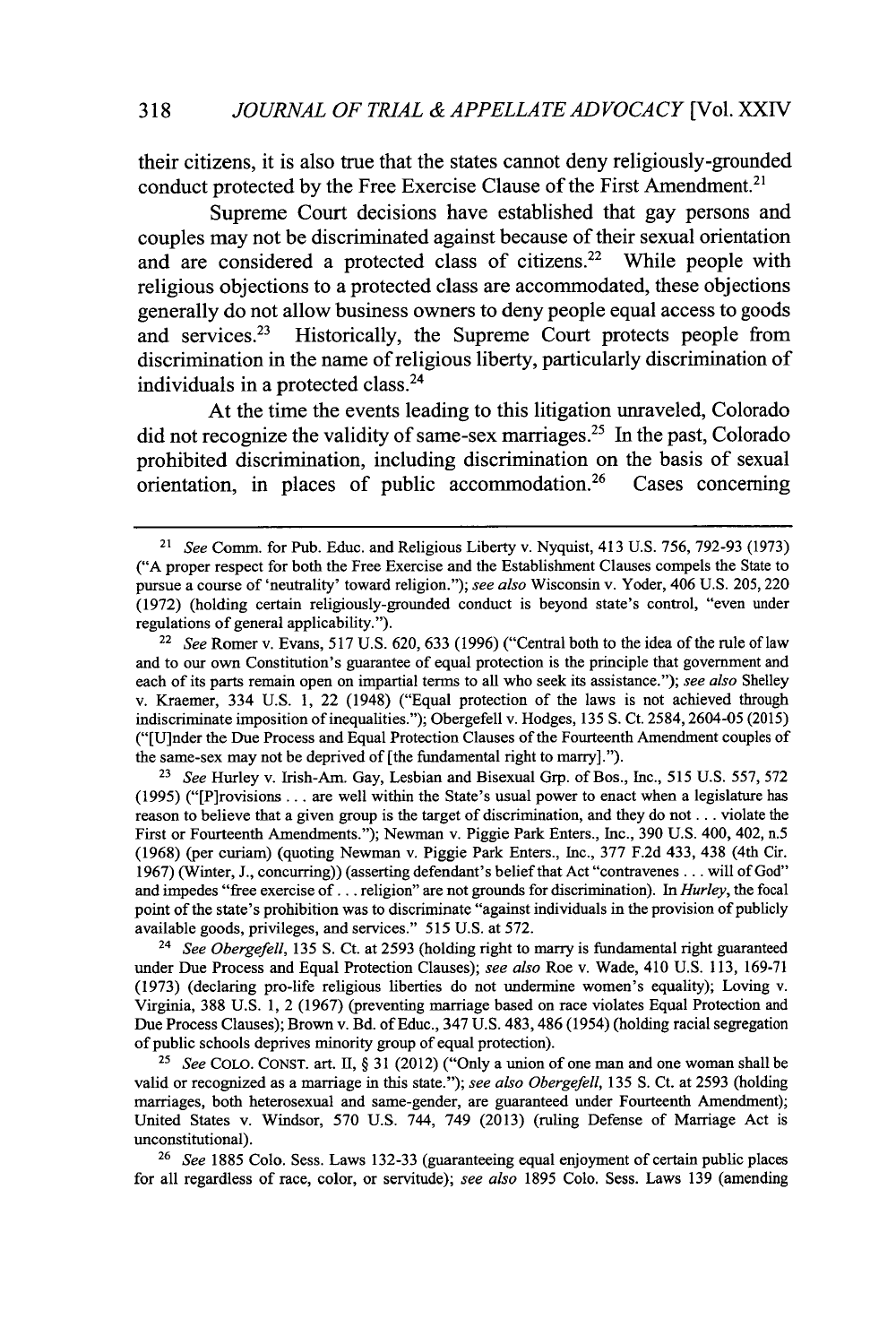*LET THEMEAT CAKE* **2019] 319**

discrimination are adjudicated under the **CADA** which is an administrative system tasked with resolving discrimination claims.<sup>27</sup> The administrative system is required to review all Free Exercise Clause cases with neutrality and absent of hostility towards citizens' religious beliefs.<sup>28</sup> In 2015, the Colorado Civil Rights Commission heard a series of cases involving complaints that alleged bakers discriminated against citizens **by** refusing to bake cakes depicting hostile messages aimed towards gay persons.<sup>29</sup> The Commission found that the bakers' ultimate refusal to bake cakes displaying hateful messages fell within the constitutional rights of the bakers. $30$ 

*In Masterpiece Cakeshop,* the Supreme Court concluded that the Colorado Civil Rights Commission failed to decide Phillips's case with the neutrality required when addressing Free Exercise Clause cases.<sup>31</sup> According to the Court, inappropriate and dismissive comments made **by** two commissioners during the hearing process indicated a lack of due consideration for Phillips's free exercise rights and the dilemma he faced.<sup>32</sup>

**<sup>27</sup>***See* COLO. REV. **STAT. §§** 24-4-105(14), 24-34-306 **(2018)** (laying out procedural determinations).

**<sup>28</sup>***See* Church of Lukumi Babalu Aye, Inc. v. City of Hialeah, **508 U.S. 520,** *534* **(1993)** (highlighting Free Exercise Clause cases must be examined free of hostility toward citizen's religious beliefs).

*<sup>29</sup>See* Jack v. Gateaux. Ltd., Charge No. P20140071X (Colo. Civ. Rights Div. Mar. 24, **2015)** http://www.adfmedia.org/files/GateauxDecision.pdf; Jack v. Le Bakery Sensual, Inc., Charge No.<br>
P20140070X (Colo. Civ. Rights Div. Mar. 24, 2015) P20140070X **(Colo.** Civ. Rights Div. Mar. 24, **2015)** http://www.adfmedia.org/files/LeBakerySensualDecision.pdf; Jack v. Azucar Bakery, Charge No.<br>
P20140069X (Colo. Civ. Rights Div. Mar. 24, 2015) P20140069X **(Colo.** Civ. Rights Div. Mar. 24, **2015)** http://www.adfmedia.org/files/AzucarDecision.pdf [hereinafter *Jack cases]* (offering cases with similar factual circumstances). In each of these cases, the plaintiff requested two cakes, one that resembled an open Bible and decorated with the biblical verses "God hates sin. Psalm 45:7," and "Homosexuality is a detestable sin. Leviticus **18:2."** *Jack cases, supra* note **29.** The second cake depicted two groomsmen holding hands with a red X over the image and the words, "God loves sinners" and "While we were yet sinners Christ died for us. Romans *5:8." Id*

*<sup>30</sup>See Jack cases, supra* note **29** (concluding bakers acted lawfully in declining to create cakes that demeaned gay persons and weddings).

*<sup>31</sup>See Masterpiece Cakeshop,* **138 S.** Ct. at **1729** ("The Civil Rights Commission's treatment of [Phillips's] case has some elements of a clear and impermissible hostility toward the sincere religious beliefs that motivated his objection.").

**<sup>32</sup>***See id* ("Phillips can believe 'what he wants to believe,' but cannot act on his religious beliefs 'if he decides to do business in the state' [and] 'if a businessman wants to do business in the state and he's got an issue with the-the law's impacting his personal belief system, he needs to look at being able to compromise."'). Another commissioner commented during the hearing:

previous antidiscrimination law to extend protection to "all other places of public accommodation"); *see also* **COLO.** REV. **STAT.** §24-34-601(2)(a) **(2018)** ("It is a discriminatory practice and unlawful for a person, directly or indirectly, to refuse, withhold from, or deny to an individual or a group, because of disability, race, creed, color, sex, sexual orientation, marital status, national origin, or ancestry, the full and equal enjoyment of the goods, services, facilities, privileges, advantages, or accommodations of a place of public accommodation **. . . ."). CADA** was amended in **2007** and **2008** to prohibit discrimination on the basis of sexual orientation in places of public accommodation. **§** 24-34-601(2)(a).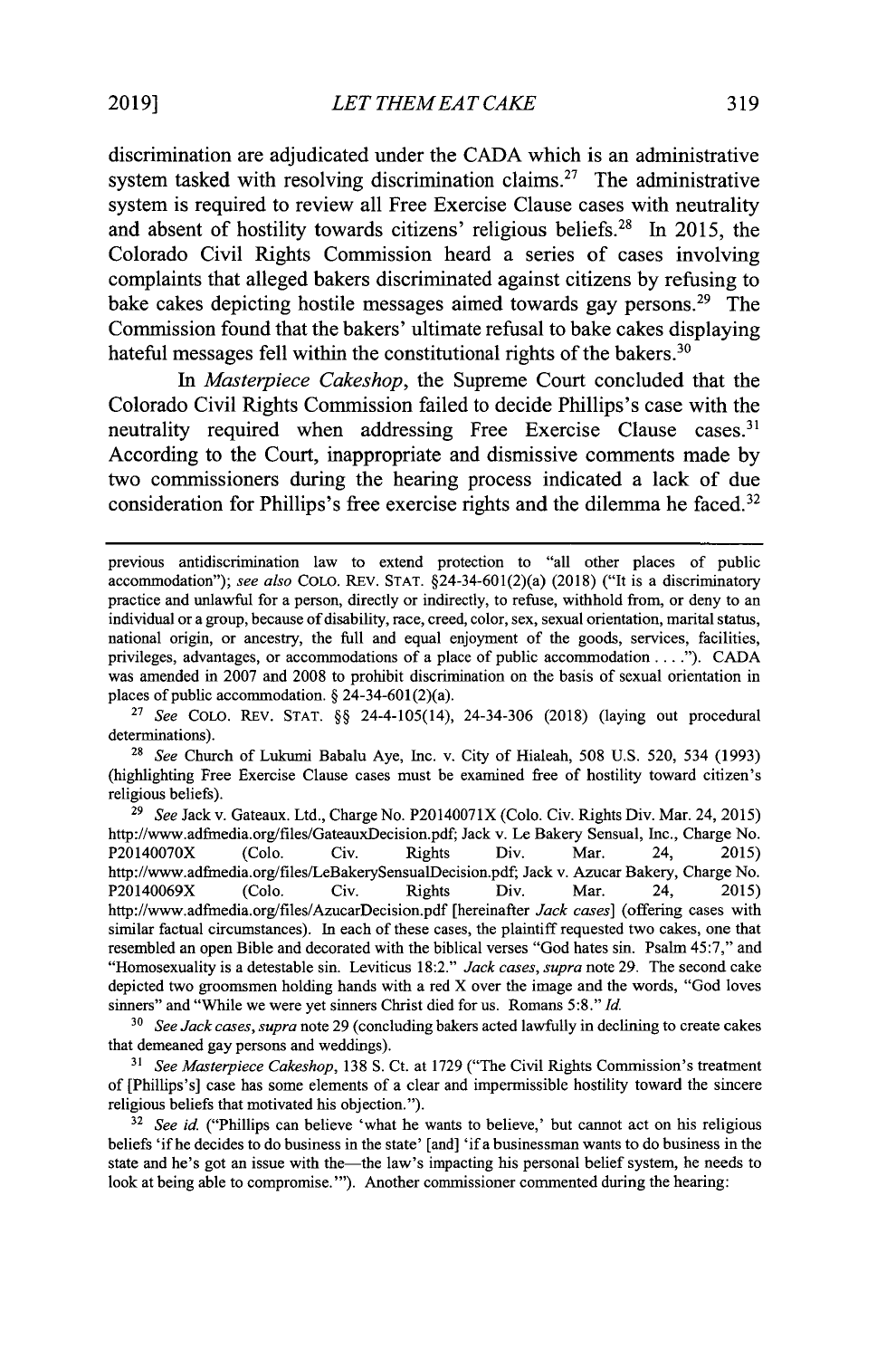The majority opinion warned that these comments made **by** the commissioners were inappropriate, especially when considering the commission's primary responsibility is to uphold the fair and neutral enforcement of Colorado's antidiscrimination law.<sup>33</sup>

The Supreme Court wrongly concluded that Craig and Mullins should lose the case **by** relying too heavily on the comments made **by** two commissioners in deciding for Phillips.<sup>34</sup> These comments, which came from only two of seven commissioners, on one of the four decision-making entities, are not probative in light of the totality of the circumstances and should not justify reversing the lower court's judgment.<sup>35</sup> The facts of this case are far removed from those of *Church of Lukumi Babalu Aye, Inc. v. City of Hialeah,* the case the majority relied upon, where there was merely one decision-making body, the city council.<sup>36</sup>

The Court further misidentified the issue when it failed to properly distinguish the Jack cases from the case at hand.<sup>37</sup> In the Jack cases, the bakers refused to provide a cake that displayed hateful messages demeaning gay persons and gay marriage.<sup>38</sup> The bakers' refusal to make a cake with

*Id.*

<sup>34</sup>*See id.* at **1729-30** (reiterating holding).

*<sup>35</sup>See id.* (Ginsburg, **J.,** dissenting) (outlining steps involved in proceedings). "First, the Division had to find probable cause that Phillips violated **CADA.** Second, the [judge] entertained the parties' cross-motions for summary judgment. Third, the Commission heard Phillips'[s] appeal. Fourth, after the Commission's ruling, the Colorado Court of Appeals considered the case *de novo." Id.*

**<sup>36</sup>***See* Church of Lukumi Babalu Aye, Inc. v. City of Hialeah, **508 U.S. 520,** 547 **(1993)** (reversing city council's ruling that government's actions violated principle of religious neutrality). The minutes from a meeting showed "significant hostility" from the city council members, other city officials, and residents, towards the plaintiff and their practice of animal sacrifice. *Id.* at *541.* These meetings were further interrupted when the public crowd cheered in approval of critical comments made **by** city council members and taunted the president of the Church of Lukumi Babalu Aye when he spoke. *Id.*

**<sup>37</sup>***See Masterpiece Cakeshop,* **138 S.** Ct. at **1750** (Ginsburg, **J.,** dissenting) ("Craig and Mullins simply requested a wedding cake: They mentioned no message or anything else distinguishing the cake they wanted to buy from any other wedding cake Phillips would have sold.").

**<sup>38</sup>***See id* at **1751** (alternations in original) (quoting **App.** to Pet. for Cert. 20a, n.8) ('The Division found that the bakeries did not refuse [Jack's] request because of his creed, but rather

Freedom of religion and religion has been used to justify all kinds of discrimination throughout history, whether it be slavery, whether it be the holocaust, whether it be--I mean, we-we can list hundreds of situations where freedom of religion has been used to justify discrimination. And to me it is one of the most despicable pieces of rhetoric that people can use to—to use their religion to hurt others.

See id. <sup>*("To describe a man's faith as 'one of the most despicable pieces of rhetoric that*</sup> people can use' is to disparage his religion in at least two distinct ways: **by** describing it as despicable, and also by characterizing it as merely rhetorical-something insubstantial and even insincere.").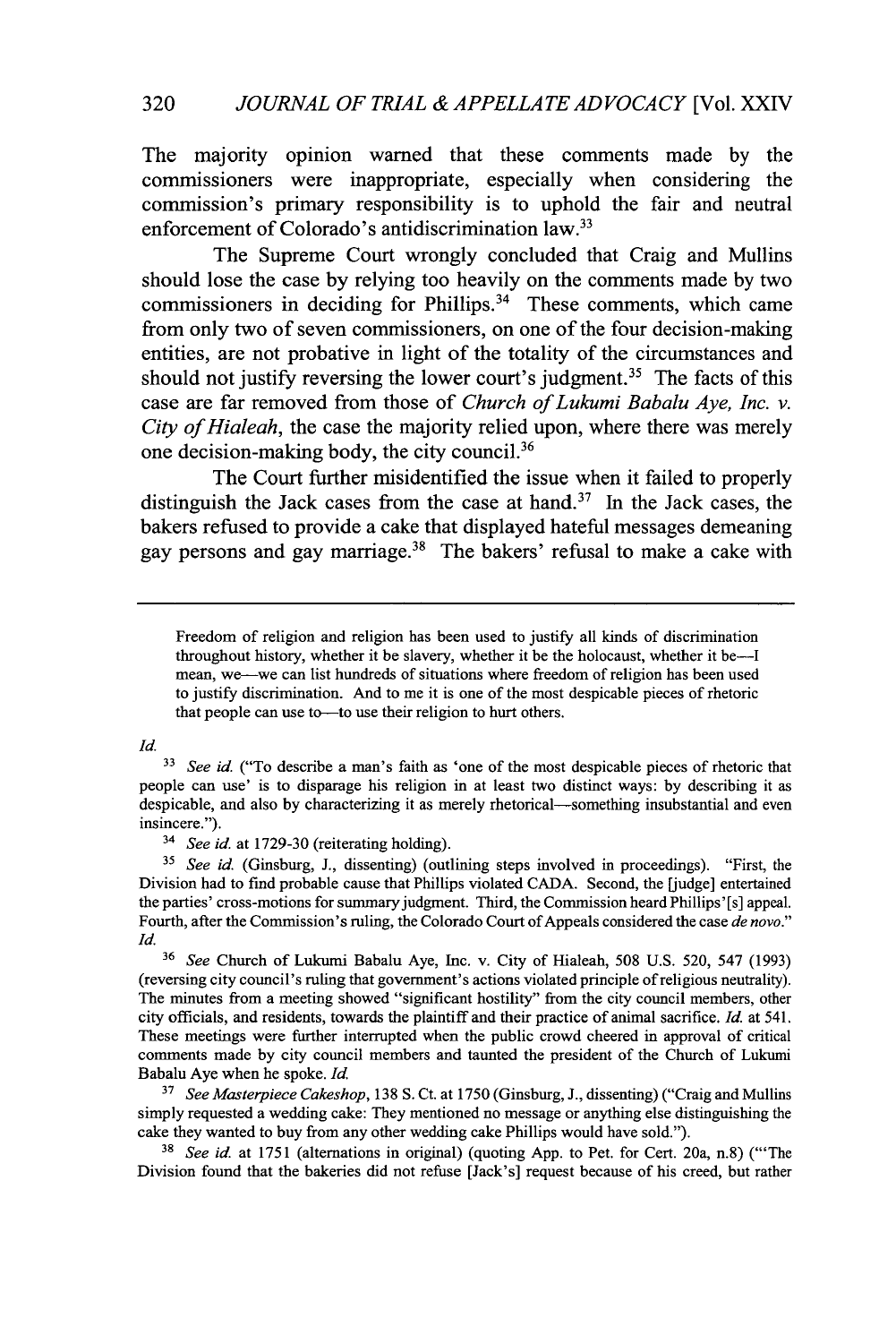Jack's requested message would extend to any customer, regardless of religion.<sup>3</sup><sup>9</sup>

In the present case, Phillips refused to sell any cake at all to Craig and Mullins.<sup>40</sup> Phillips's decision not to sell Craig and Mullins a cake—the kind of cake he regularly sold to other people-was based solely on the couple's sexual orientation.<sup>41</sup> Unlike the Jack cases, where the bakers refused to make cakes based on the hateful messages displayed on the cakes, a wedding cake for a gay couple does not signal support for homosexual weddings in general, but rather for that couple's wedding specifically.<sup>42</sup> Phillips refused to create a cake he personally found offensive based solely on the individuals' sexual orientation.<sup>43</sup>

The Court in *Masterpiece Cakeshop* considered whether the Colorado Civil Rights Commission reviewed Phillips's case with the religious neutrality constitutionally required **by** the Free Exercise Clause of the First Amendment. Deciding against Craig and Mullins, the Court mistakenly relied too heavily on careless comments made **by** two commissioners who made up a seven-commissioner panel and were part of a larger, four-layer proceeding. While obsessing over those trivial, off-hand comments, the majority missed the significance of the matter. Under a sensible application of **CADA,** Phillips's refusal to sell a wedding cake to Craig and Mullins solely on the basis of their sexual orientation and decision to marry was discriminatory toward a protected class of citizens and, therefore, unconstitutional.

*Timothy Rennie*

because of the offensive nature of the requested message **...** [T]here was no evidence that the bakeries based their decisions on [Jack's] religion. **. . .').**

*<sup>3</sup>See id* at **1750** (emphasizing differences in Jack cases). The bakers in the Jack cases would have sold Jack or anyone else any baked good including a wedding cake, as long as the bakers did not find the requested messages for the cake to be discriminatory or hateful. *Id.* at 1749. In contrast, Phillips refused to sell Craig and Mullins a cake solely because the couple is gay. *Id.* at **1751.**

<sup>&</sup>lt;sup>40</sup> See id. at 1751 (second alteration in original) ("[R]efusal 'to design a special cake with words or images **...** might be different from a refusal to sell any cake at **all."').**

*<sup>41</sup> See id.* at **1750** ("Phillips would not provide a good or service to a same-sex couple that he would provide to a heterosexual couple.").

<sup>42</sup>*See id* at **1750** (emphasis in original) ("When a couple contacts a bakery for a wedding cake, the product they are seeking is a cake celebrating *their* wedding-not a cake celebrating heterosexual weddings or same-sex weddings-and that is the service Craig and Mullins were denied.").

*<sup>43</sup> See Masterpiece Cakeshop, 138* **S.** Ct. at **1750** (emphasis added) ("Phillips declined to make a cake he found offensive where the offensiveness of the product was determined *solely by the identity of the customer requesting it.").*